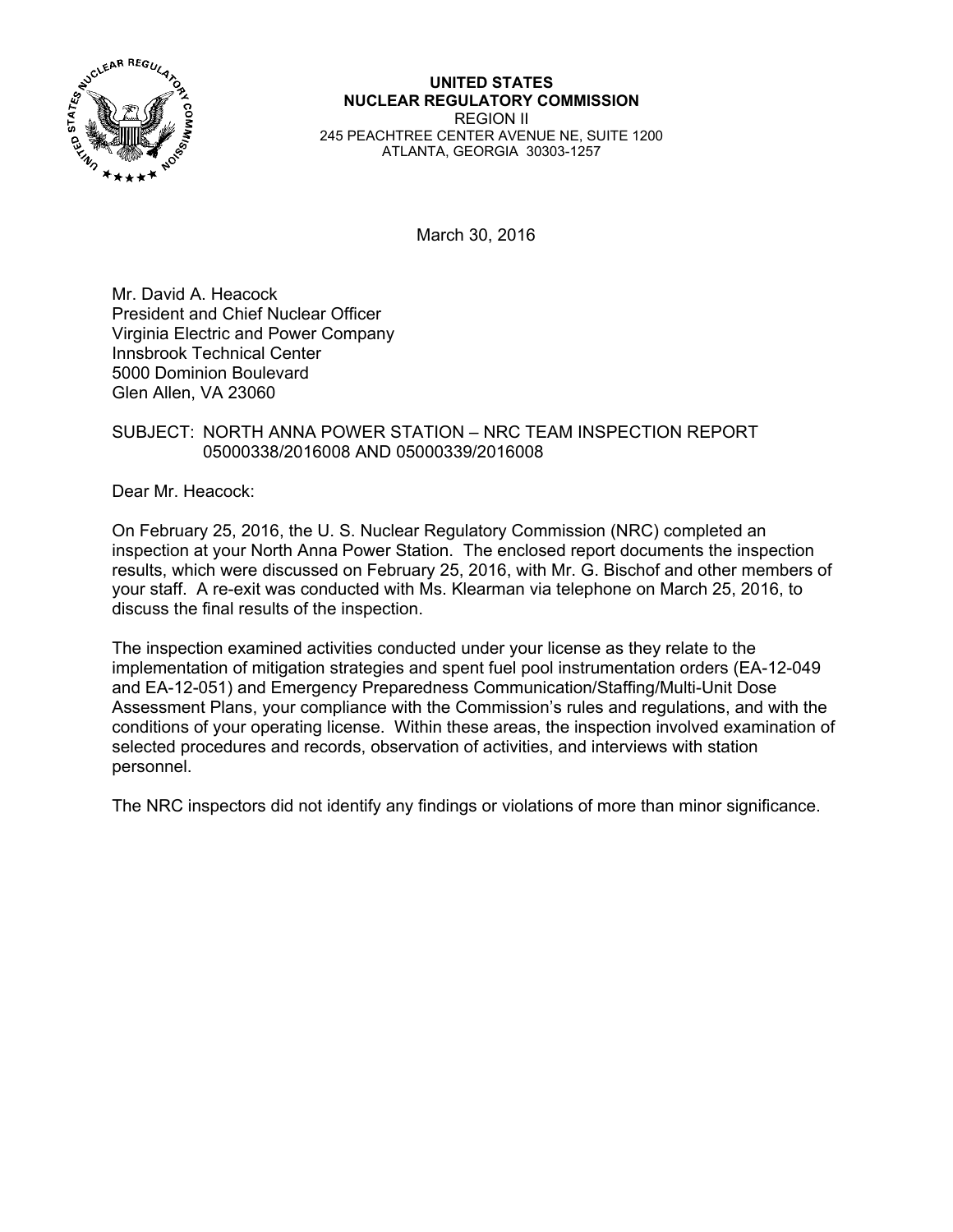D. Heacock 2

In accordance with 10 CFR 2.390 of the NRC's "Rules of Practice," a copy of this letter and its enclosure will be available electronically for public inspection in the NRC Public Document Room or from the Publicly Available Records (PARS) component of the NRC's document system (ADAMS). Adams is accessible from the NRC Web site at http://www.nrc.gov/readingrm/adams.html (the Public Electronic Reading Room).

Sincerely,

### */RA/*

 Anthony D. Masters, Chief Reactor Projects Branch 7 Division of Reactor Projects

Docket No.: 50-338, 50-339 License No.: NPF-4, NPF-7

Enclosure: IR 05000338/2016008 and 05000339/2016008 w/Attachment: Supplementary Information

cc: Distribution via ListServ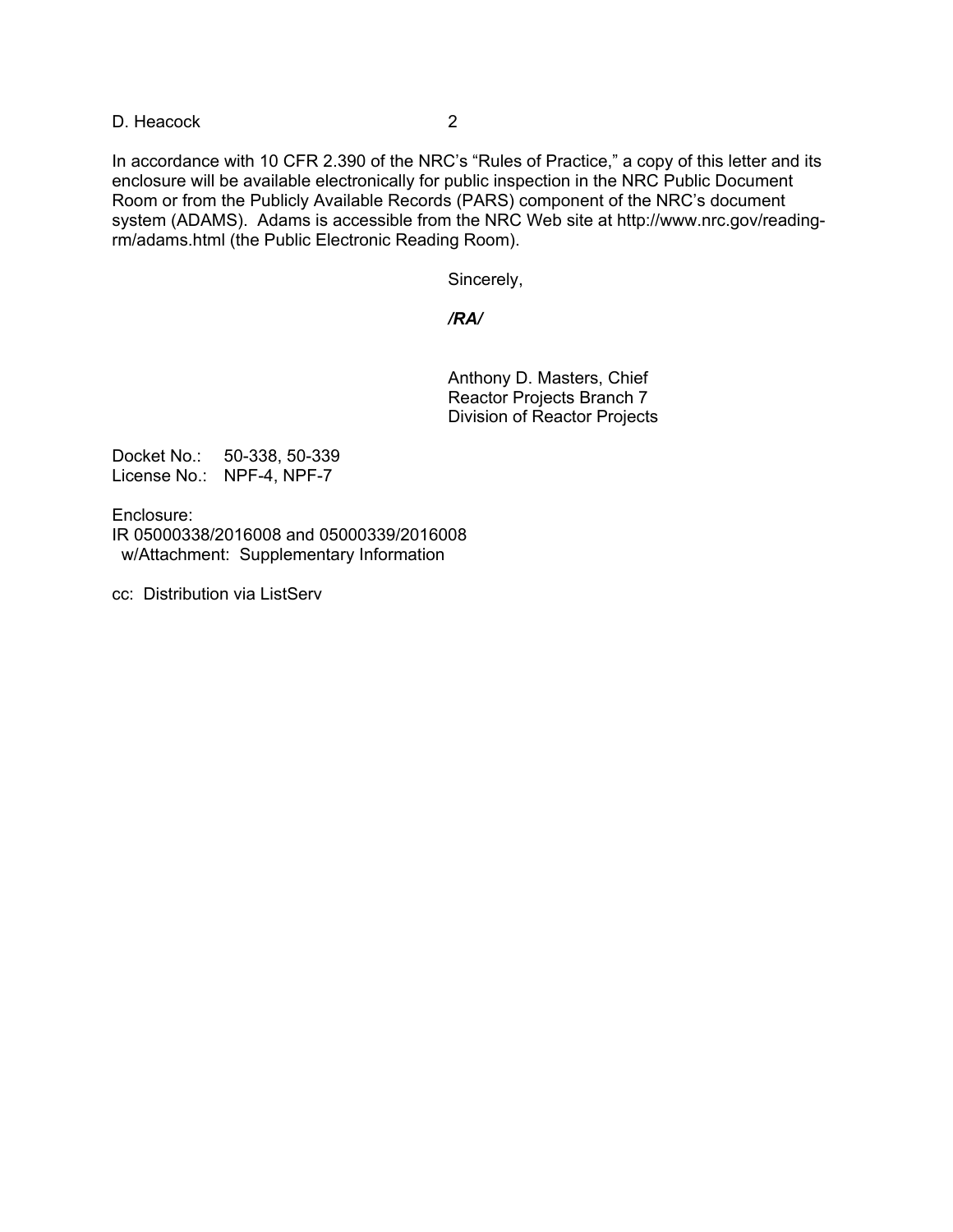D. Heacock 2

In accordance with 10 CFR 2.390 of the NRC's "Rules of Practice," a copy of this letter and its enclosure will be available electronically for public inspection in the NRC Public Document Room or from the Publicly Available Records (PARS) component of the NRC's document system (ADAMS). Adams is accessible from the NRC Web site at http://www.nrc.gov/readingrm/adams.html (the Public Electronic Reading Room).

Sincerely,

*/RA/* 

 Anthony D. Masters, Chief Reactor Projects Branch 7 Division of Reactor Projects

Docket No.: 50-338, 50-339 License No.: NPF-4, NPF-7

Enclosure: IR 05000338/2016008 and 05000339/2016008 w/Attachment: Supplementary Information

cc: Distribution via ListSer

 $\boxtimes$  PUBLICLY AVAILABLE  $\Box$  NON-PUBLICLY AVAILABLE  $\Box$  SENSITIVE  $\boxtimes$  NON-SENSITIVE

ADAMS: ⊠ Yes ACCESSION NUMBER: ML16091A340 SUNSI REVIEW COMPLETE E FORM 665 ATTACHED

| <b>OFFICE</b>        | RII:DRP      | RII:DRP          | RII:DRP          | RII:DRP               | RII:DRP                             | RII:DRP            | RII:DRS    |
|----------------------|--------------|------------------|------------------|-----------------------|-------------------------------------|--------------------|------------|
| <b>SIGNATURE</b>     | RRR1         | ADM <sub>2</sub> | SDR <sub>2</sub> | <b>GTM</b>            | Via Email/RA/JDH1 Via Email/RA/BLB1 |                    |            |
| <b>INAME</b>         | R. Rodriguez | A. Masters       | S. Rose          | G. MacDonald J. Hanna |                                     | <b>B.</b> Bartlett |            |
| DATE                 | 03/28/2016   | 03/30/2016       | 30/28/2016       | 03/28/2016            | 03/28/2016                          | 03/28/2016         |            |
| <b>IE-MAIL COPY?</b> | NOI<br>YES   | <b>YES</b><br>NO | YES<br>NO I      | YES<br>NO I           | NO<br><b>YES</b>                    | YES<br>NO          | YES<br>NOI |

OFFICIAL RECORD COPY DOCUMENT NAME: G:\DRPII\RPB7\NA TI-191\NA 2016 TI-191 INSPECTION REPORT.DOCX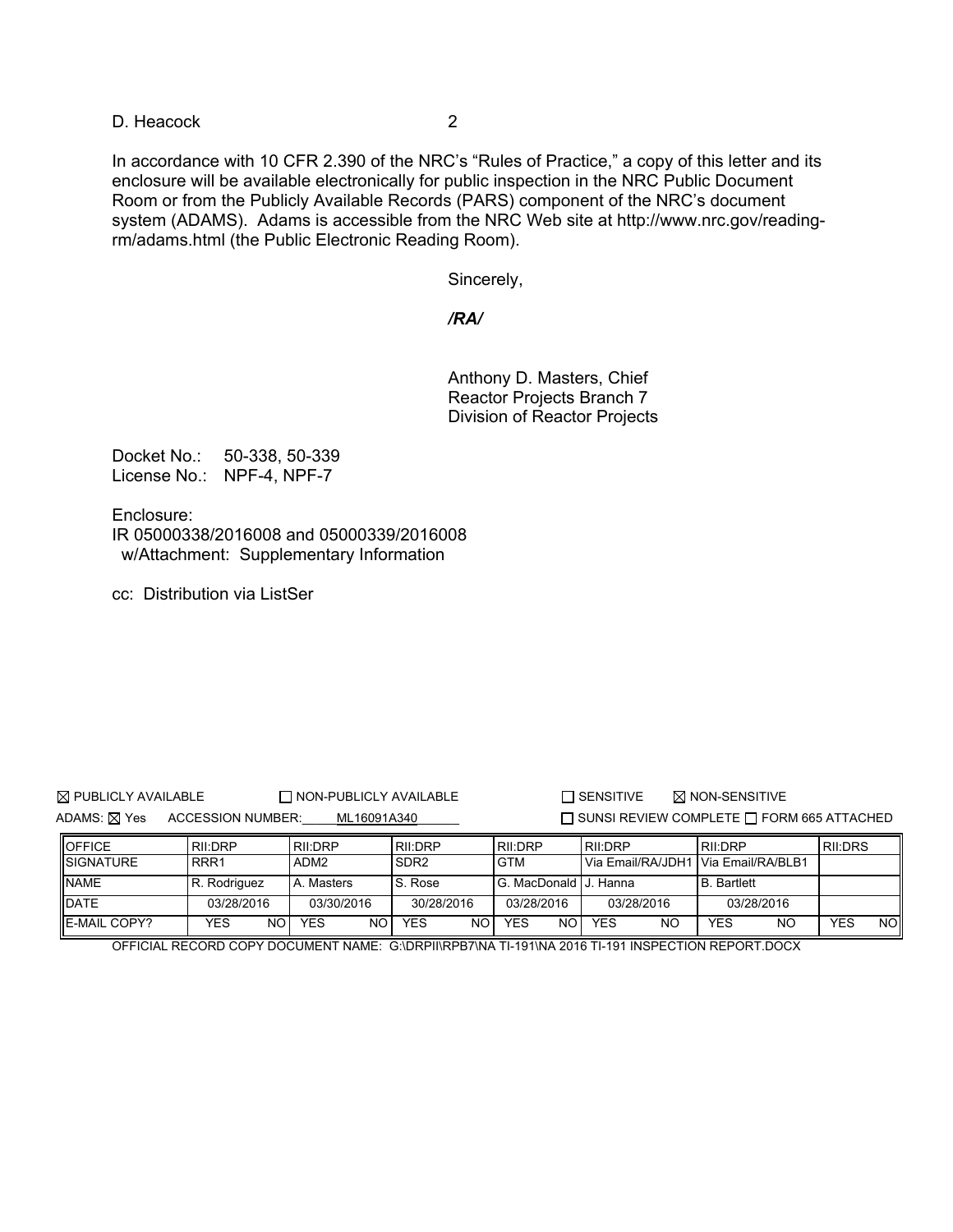D. Heacock 3

Letter to David A. Heacock from Anthony D. Masters dated March 30, 2016.

SUBJECT: NORTH ANNA POWER STATION – NRC TEAM INSPECTION REPORT 05000338/2016008 AND 05000339/2016008

# **DISTRIBUTION**:

G. Gamberoni, RII L. Gibson, RII OE Mail RIDSNRRDIRS PUBLIC RidsNrrPMNorthAnna Resource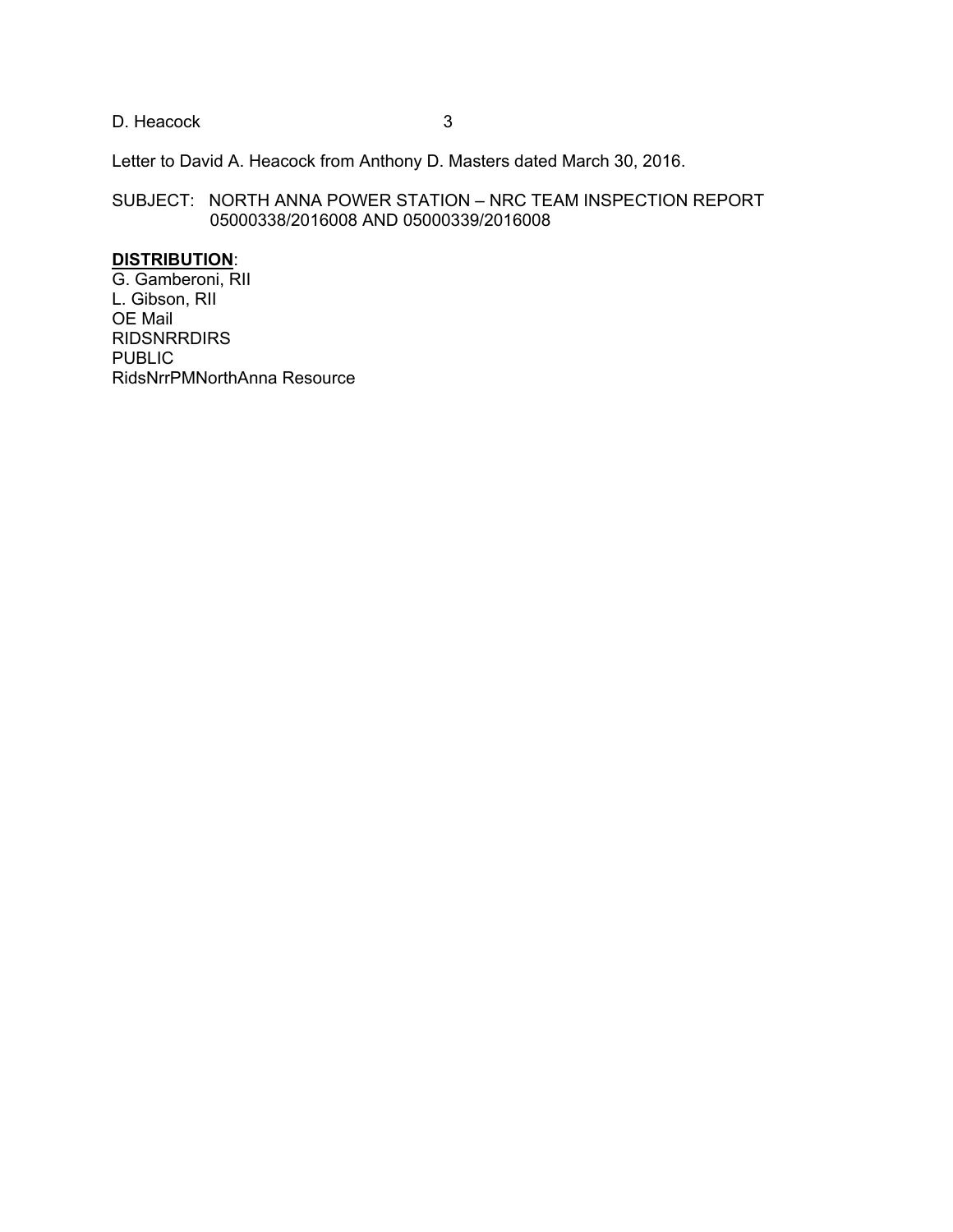# **U.S. NUCLEAR REGULATORY COMMISSION**

### **REGION II**

| Docket No.:  | 50-338, 50-339                                                                                                                                                                                                                                                                                   |
|--------------|--------------------------------------------------------------------------------------------------------------------------------------------------------------------------------------------------------------------------------------------------------------------------------------------------|
| License No.: | NPF-4, NPF-7                                                                                                                                                                                                                                                                                     |
| Report No.:  | 05000338/2016008, 05000339/2016008                                                                                                                                                                                                                                                               |
| Licensee:    | Virginia Electric and Power Company (VEPCO)                                                                                                                                                                                                                                                      |
| Facility:    | North Anna Power Station, Units 1 & 2                                                                                                                                                                                                                                                            |
| Location:    | Mineral, Virginia 23117                                                                                                                                                                                                                                                                          |
| Dates:       | February 22 - 25, 2016                                                                                                                                                                                                                                                                           |
| Inspectors:  | R. Rodriguez, Senior Project Engineer (Team Leader)<br>B. Bartlett, Senior Reactor Inspector, Region III<br>J. Hanna, Senior Reactor Analyst<br>G. MacDonald, Senior Reactor Analyst<br>T. Brown, Project Manager, JLD (Observer)<br>J. Quinones, Reactor Operations Engineer, JLD<br>(Observer) |
| Approved by: | Anthony D. Masters, Chief<br>Reactor Projects Branch 7<br>Division of Reactor Projects                                                                                                                                                                                                           |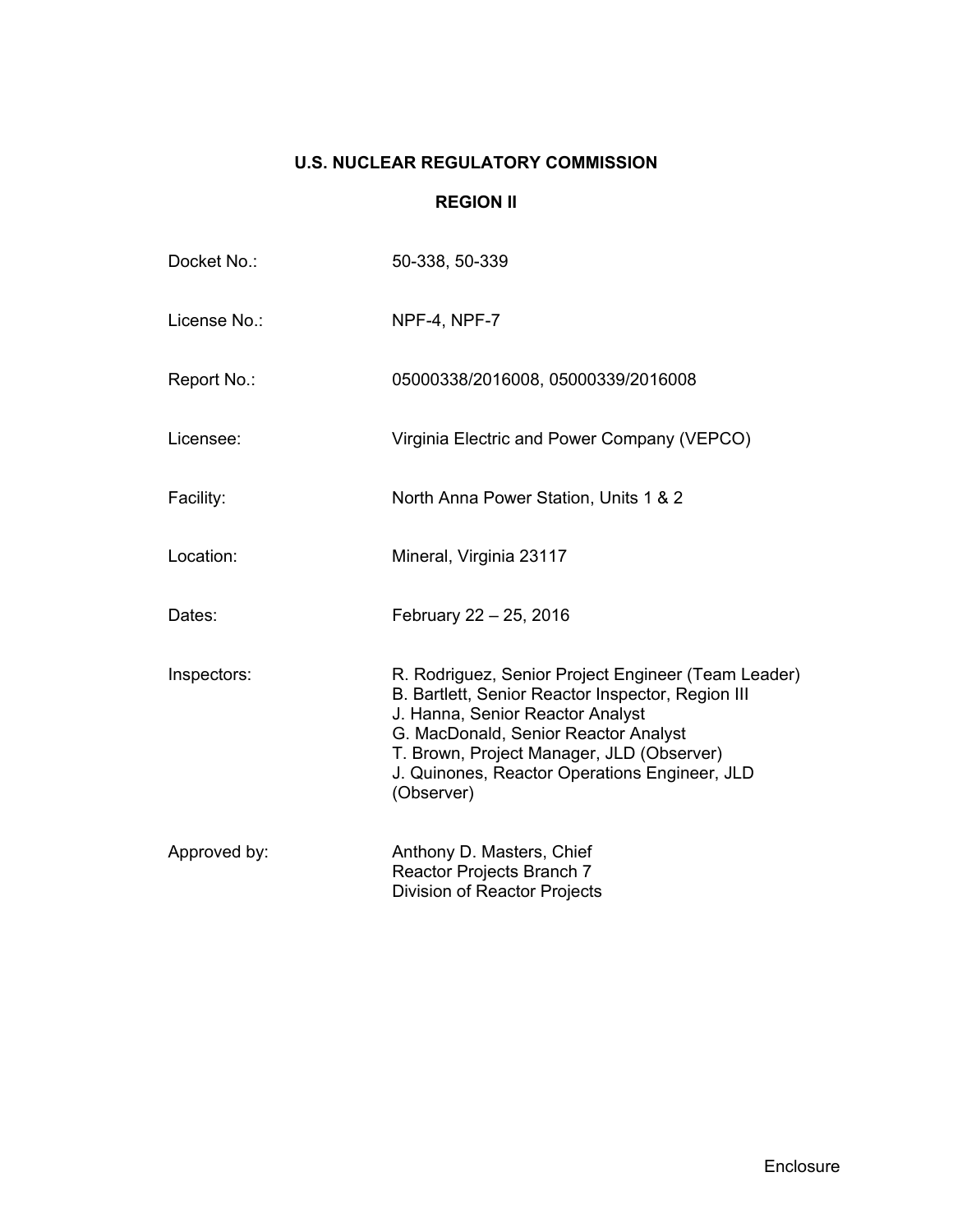# **SUMMARY**

IR 05000338/2016008 and 05000339/2016008; 2/22/2016 – 2/25/2016; North Anna Power Station Units 1 and 2; Temporary Instruction 2515/191, Inspection of the Implementation of Mitigation Strategies and Spent Fuel Pool Instrumentation Orders and Emergency Preparedness Communication/Staffing/Multi-Unit Dose Assessment Plans issued December 23, 2015.

The inspection covered a one week inspection by one senior project inspector, a senior reactor inspector, and two senior reactor analysts. No findings of significance were identified. The significance of most findings is identified by their color (Green, White, Yellow, Red) using Inspection Manual Chapter (IMC) 0609, Significance Determination Process (SDP); crosscutting aspects were determined using IMC 0310; Aspects Within Cross-Cutting Areas; and findings for which the SDP does not apply may be Green or be assigned a severity level after NRC management review. The NRC's program for overseeing the safe operation of commercial nuclear power reactors is described in NUREG-1649, "Reactor Oversight Process," Revision 5.

A. NRC-Identified and Self-Revealing Findings

None

B. Licensee-Identified Violations

None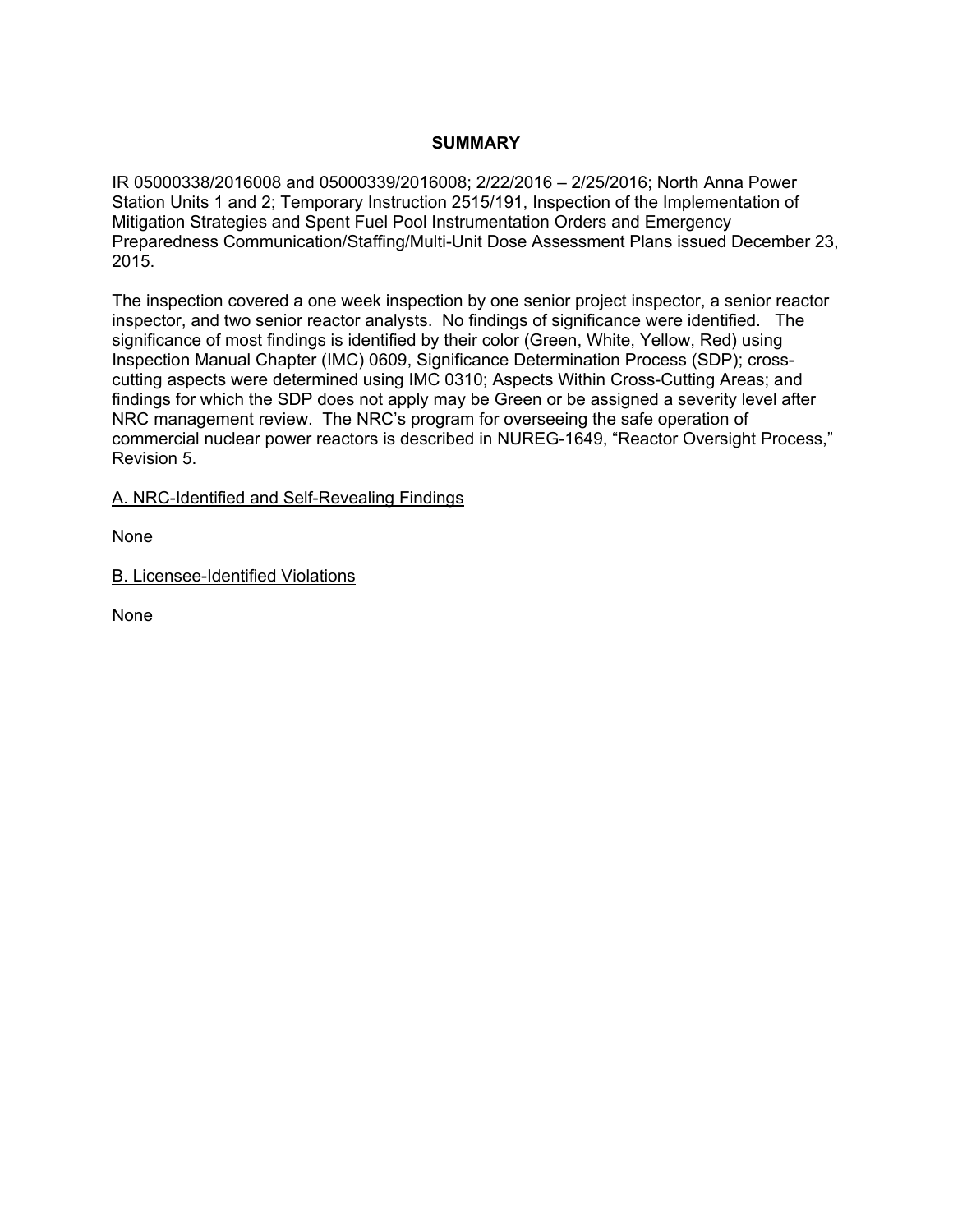# **REPORT DETAILS**

## **4. Other Activities**

### 4OA5 Other Activities (TI 2515/191)

The objective of Temporary Instruction (TI) 2015/191, "Inspection of the Implementation of Mitigation Strategies and Spent Fuel Pool Instrumentation Orders and Emergency Preparedness Communication/Staffing/Multi-Unit Dose Assessment Plans," is to verify that licensees have adequately implemented the mitigation strategies as described in the licensee's Final Integrated Plan [ADAMS ML15149A143] and the NRC's plant safety evaluation (ADAMS Accession No. ML15324A341) and to verify that the licensees installed reliable water-level measurement instrumentation in their spent fuel pools. The purpose of this TI is also to verify the licensees have implemented Emergency Preparedness (EP) enhancements as described in their site-specific submittals and NRC safety assessments, including multi-unit dose assessment capability and enhancements to ensure that staffing is sufficient and communications can be maintained during such an event.

The inspection verifies that plans for complying with NRC Orders EA-12-049, Order Modifying Licenses with Regard to Requirements for Mitigation Strategies for Beyond-Design-Basis External Events (ADAMS Accession No. ML12229A174) and EA-12-051, Order Modifying Licenses With Regard to Reliable Spent Fuel Pool Instrumentation (ADAMS Accession No. ML12056A044) are in place and are being implemented by the licensee. Additionally, the inspection verifies implementation of staffing and communications information provided in response to the March 12, 2012 request for information letter and multiunit dose assessment information provided per COMSECY-13-0010, Schedule and Plans for Tier 2 Order on Emergency Preparedness for Japan Lessons Learned, dated March 27, 2013 (ADAMS Accession No. ML12339A262).

The team discussed the plans and strategies with plant staff, reviewed documentation, and where appropriate, performed plant walk downs to verify that the strategies could be implemented as stated in the licensee's submittals and the NRC staff prepared safety evaluation. For most strategies, this included verification that the strategy was feasible, procedures and/or guidance had been developed, training had been provided to plant staff, and required equipment had been identified and staged. Specific details of the team's inspection activities are described in the following sections.

### 1. Mitigation Strategies for Beyond-Design Basis External Events

#### a. Inspection Scope

The team examined the licensee's established guidelines and implementing procedures for the beyond-design basis mitigation strategies. The team assessed how the licensee coordinated and documented the interface/transition between existing off-normal and emergency operating procedures with the newly developed mitigation strategies. The team selected a number of mitigation strategies and conducted plant walk downs with licensed operators and responsible plant staff to assess: the adequacy and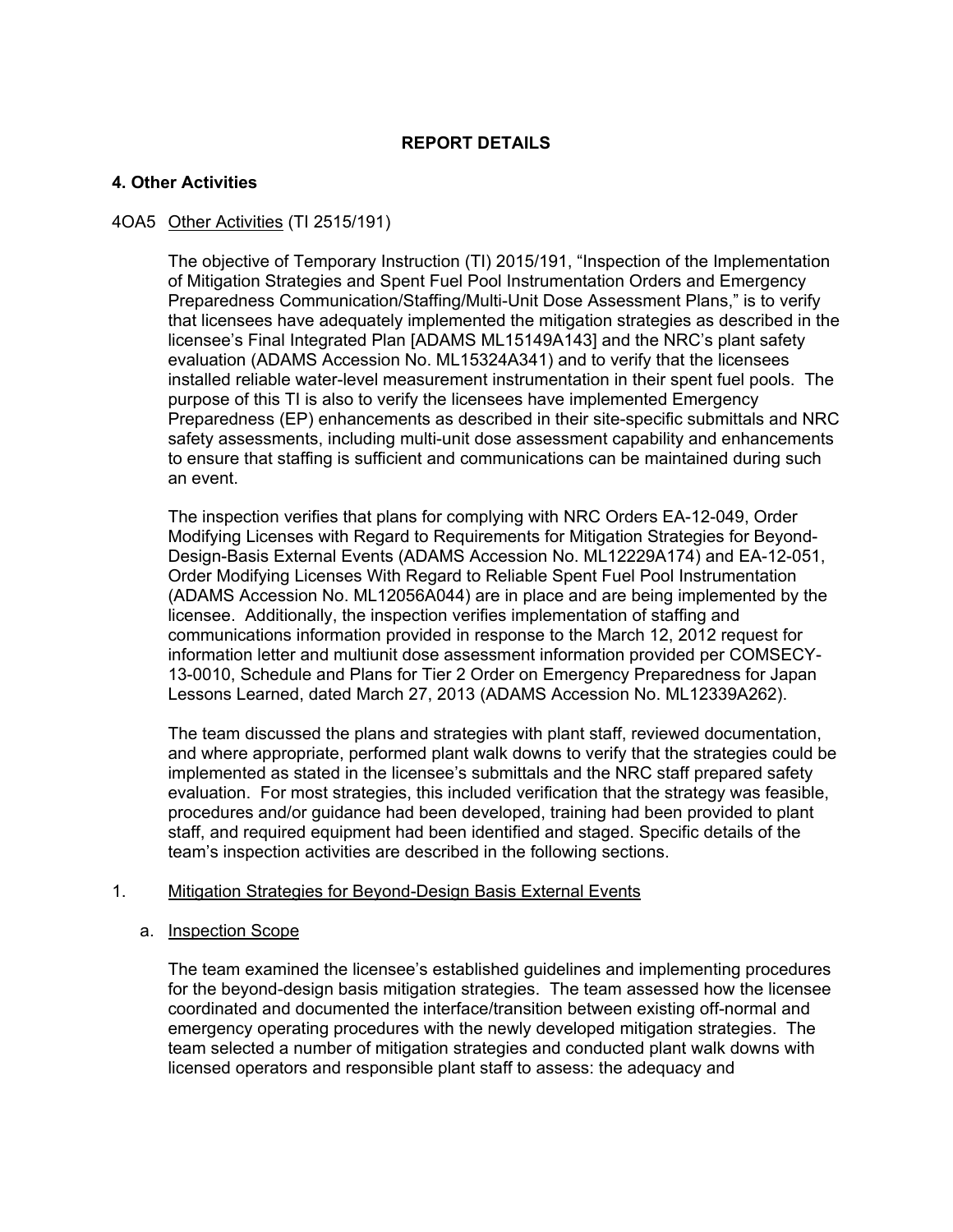completeness of the procedures; familiarity of operators with the procedure objectives and specific guidance; staging and compatibility of equipment; and the practicality of the operator actions prescribed by the procedures, consistent with the postulated scenarios.

The team verified that a preventive maintenance program had been established for the Diverse and Flexible Coping Strategies (FLEX) portable equipment and that periodic equipment inventories were in place and being conducted. Additionally, the team examined the introductory and planned periodic/refresher training provided to the Operations and Security staffs most likely to be tasked with implementation of the FLEX mitigation strategies. The team also reviewed the introductory and planned periodic training provided to the Emergency Response Organization personnel. Documents reviewed are listed in the attachment.

### b. Assessment

Based on samples selected for review, the inspectors verified that the licensee satisfactorily implemented appropriate elements of the FLEX strategy as described in the plant specific submittal(s) and the associated safety evaluation and determined that the licensee is generally in compliance with NRC Order EA-12-049. The inspectors verified that the licensee satisfactorily:

- developed and issued FLEX Support Guidelines (FSG) to implement the FLEX strategies for postulated external events
- integrated their FSGs into their existing plant procedures such that entry into and departure from the FSGs are clear when using existing plant procedures.
- protected FLEX equipment from site-specific hazards.
- developed and implemented adequate testing and maintenance of FLEX equipment to ensure their availability and capability.
- trained their staff to assure personnel proficiency in the mitigation of beyond-design– basis events.
- developed means to ensure that the necessary off-site FLEX equipment will be available from off-site locations.

The inspectors verified that noncompliances with current licensing requirements, and other issues identified during the inspection were entered into the licensee's corrective action program.

#### 2. Spent Fuel Pool Instrumentation

#### a. Inspection Scope

The team examined the licensee's newly installed spent fuel pool instrumentation. Specifically, the inspectors verified the sensors were installed as described in the plant specific submittals and the associated safety evaluation and that the cabling for the power supplies and the indications for each channel are physically and electrically separated. Additionally, environmental conditions and accessibility of the instruments were evaluated. Documents reviewed are listed in the attachment.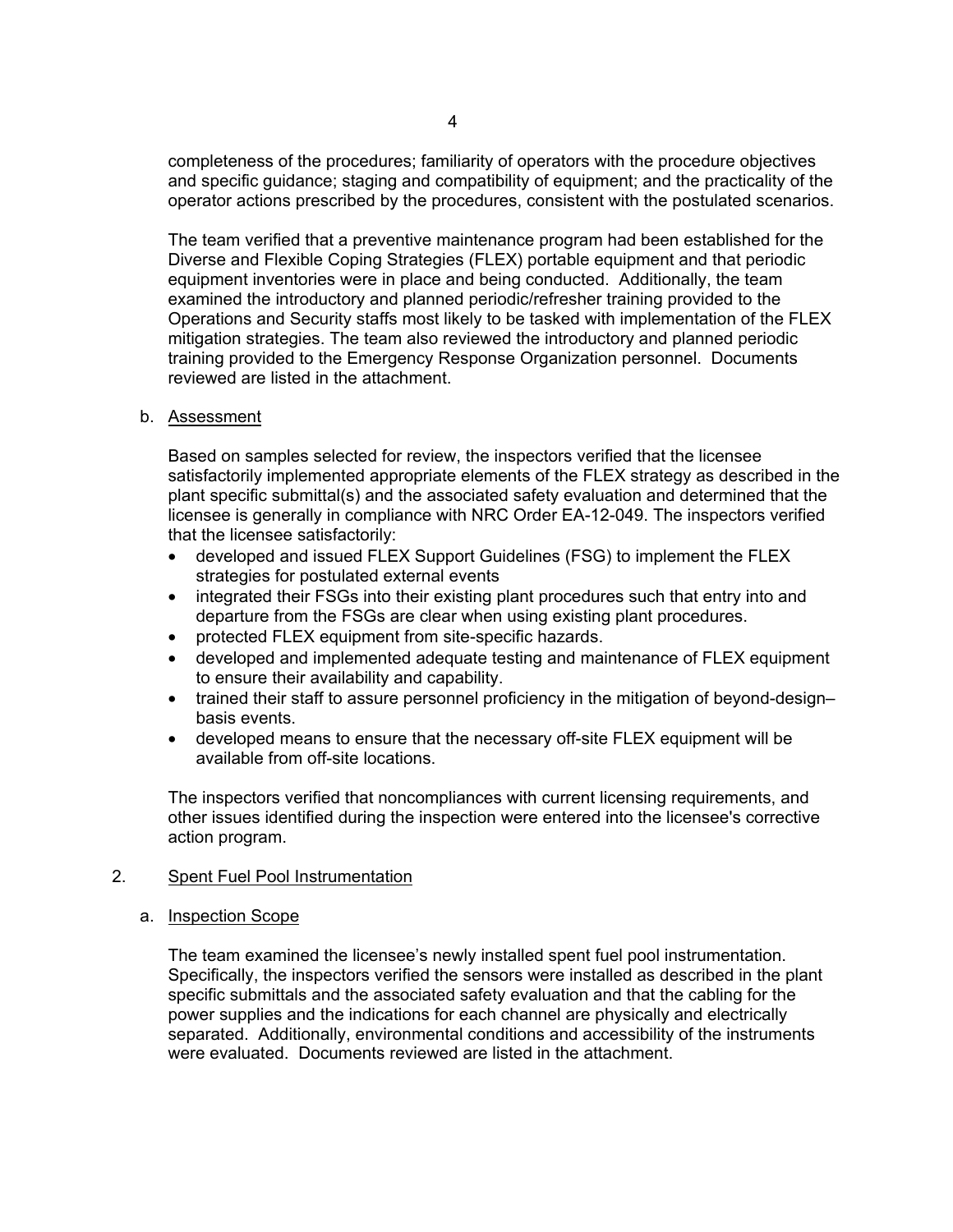#### b. Assessment

Based on samples selected for review, the inspectors determined that the licensee satisfactorily installed and established control of the spent fuel pool (SFP) instrumentation as described in the plant specific submittal(s) and the associated safety evaluation and determined that the licensee is generally in compliance with NRC Order EA-12-051. The inspectors verified that the licensee satisfactorily:

- installed the SFP instrumentation sensors, cabling and power supplies to provide physical and electrical separation as described in the plant specific submittal(s) and safety evaluation.
- installed the SFP instrumentation display in the location, environmental conditions and accessibility as described in the plant specific submittal(s)
- trained their staff to assure personnel proficiency with the maintenance, testing, and use of the SFP instrumentation.

The inspectors verified that noncompliances with current licensing requirements, and other issues identified during the inspection were entered into the licensee's corrective action program.

#### 3. Staffing and Communication Request for Information

#### a. Inspection Scope

Through discussions with plant staff, review of documentation and plant walk downs, the team verified that the licensee has implemented required changes to staffing, communications equipment and facilities to support a multi-unit extended loss of offsite power (ELAP) scenario as described in the licensee's staffing assessment and the NRC safety assessment. The team also verified that the licensee has implemented multi-unit dose assessment (including releases from spent fuel pools) capability using the licensee's site-specific dose assessment software and approach as described in the licensee's multi-unit dose assessment submittal. Documents reviewed are listed in the attachment.

### b. Assessment

The inspectors reviewed information provided in the licensee's multi-unit dose submittal and in response to the NRC's March 12, 2012, request for information letter and verified that the licensee satisfactorily implemented enhancements pertaining to Near-Term Task Force Recommendation 9.3 response to a large scale natural emergency event that results in an extended loss of all AC power to all site units and impedes access to the site. The inspectors verified the following:

- Licensee satisfactorily implemented required staffing change(s) to support a multiunit ELAP scenario.
- EP communications equipment and facilities are sufficient for dealing with a multiunit ELAP scenario.
- Implemented multi-unit dose assessment capabilities (including releases from spent fuel pools) using the licensee's site-specific dose assessment software and approach.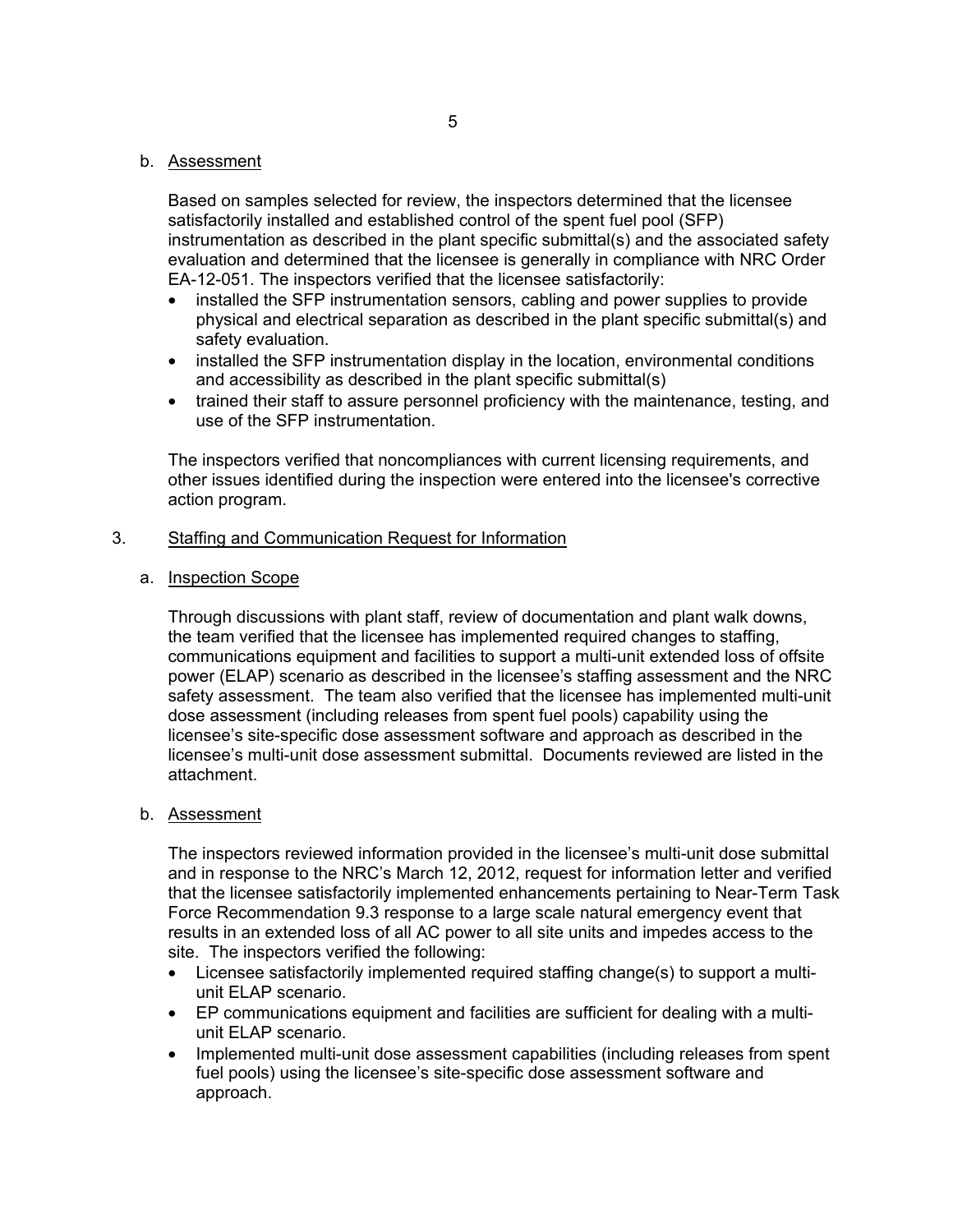The inspectors verified that noncompliances with current licensing requirements, and other issues identified during the inspection were entered into the licensee's corrective action program.

# 4OA6 Exit

### Exit Meeting Summary

On February 25, 2016, the inspectors presented the inspection results Mr. G. Bischof and other members of the site staff. The inspectors confirmed that proprietary information was not provided or examined during the inspection. A re-exit was conducted with Ms. Klearman via telephone on March 25, 2016, to discuss the final results of the inspection.

ATTACHMENT: SUPPLEMENTARY INFORMATION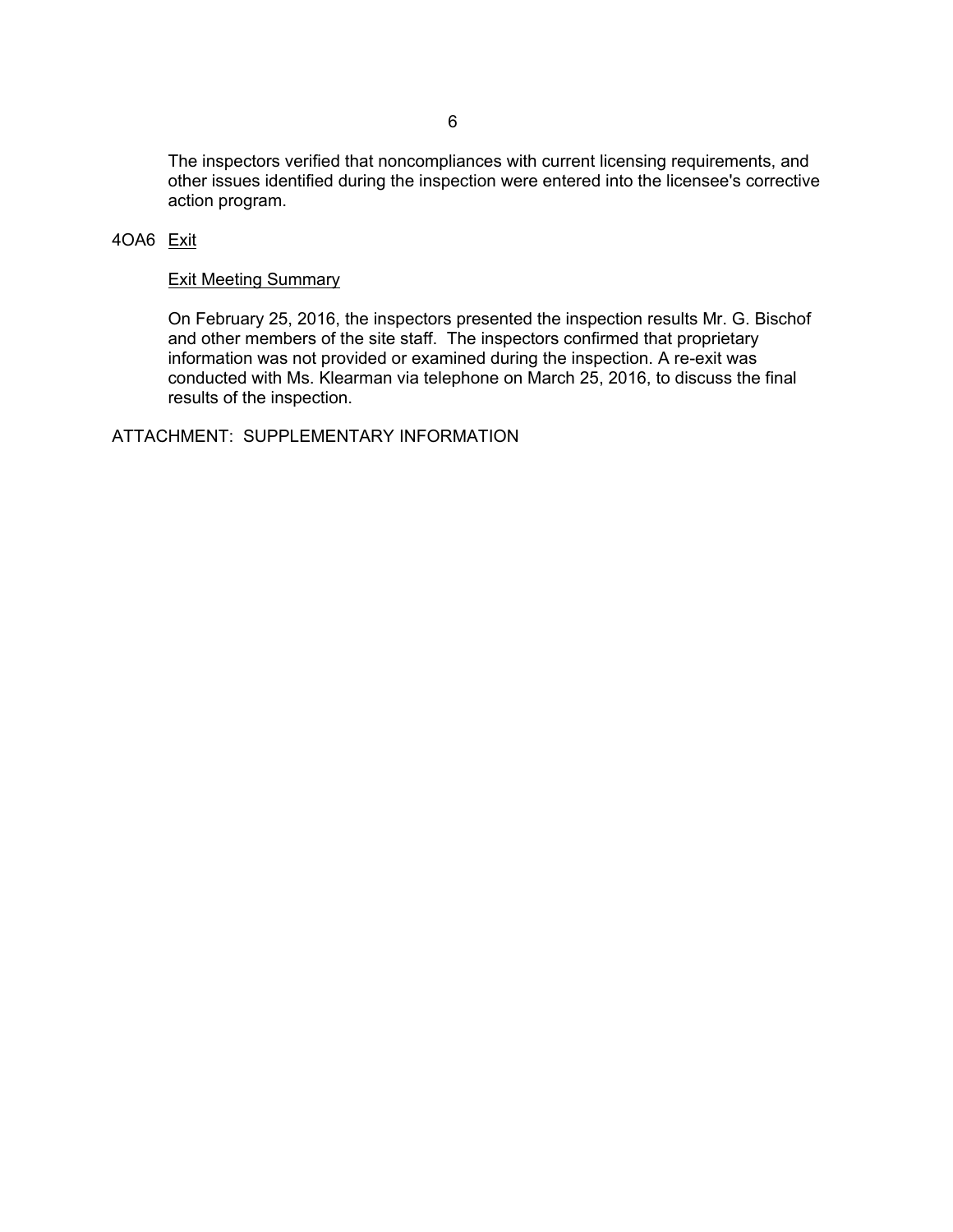# **SUPPLEMENTARY INFORMATION**

# **KEY POINTS OF CONTACT**

Licensee personnel:

- G. Bischof, Site Vice President
- M. Becker, Outage & Planning Manager
- B. Boetig, BDB Site Program Owner
- P. Bradley, Supervisor Corporate Regulatory Programs
- E. Collins, Emergency Preparedness Director
- A. Elms, Fleet Project Owner
- R. Evans, Radiation Protection / Chemistry Manager
- C. Flaig, Principal Engineer, Nuclear Analysis and Fuels
- B. Gaspar, Engineering Programs Supervisor
- M. Hayder, Security Manager
- M. Hofmann, Emergency Preparedness Supervisor
- E. Hendrixson, Site Engineering Director
- L. Hilbert, Safety & Licensing Director
- J. Jenkins, Maintenance Manager
- R. Klearman, Licensing Manager
- H.V. Le, Engineering Manager
- J. Leberstein, Technical Consultant, Licensing
- D. Nunburg, Senior Reactor Operator
- J. Slattery, Operations Manager
- D. Spears, Shift Manager
- B. Standley, Training Manager
- B. Webster, Probabilistic Risk Assessment Supervisor

### NRC personnel:

- C. Croon, Senior Resident Inspector
- G. Eatmon, Resident Inspector
- M. Franovich, Deputy Director, Division of Reactor Projects
- A. Masters, Chief, Reactor Projects Branch 7

# **LIST OF REPORT ITEMS**

Opened and Closed

None

### Discussed

None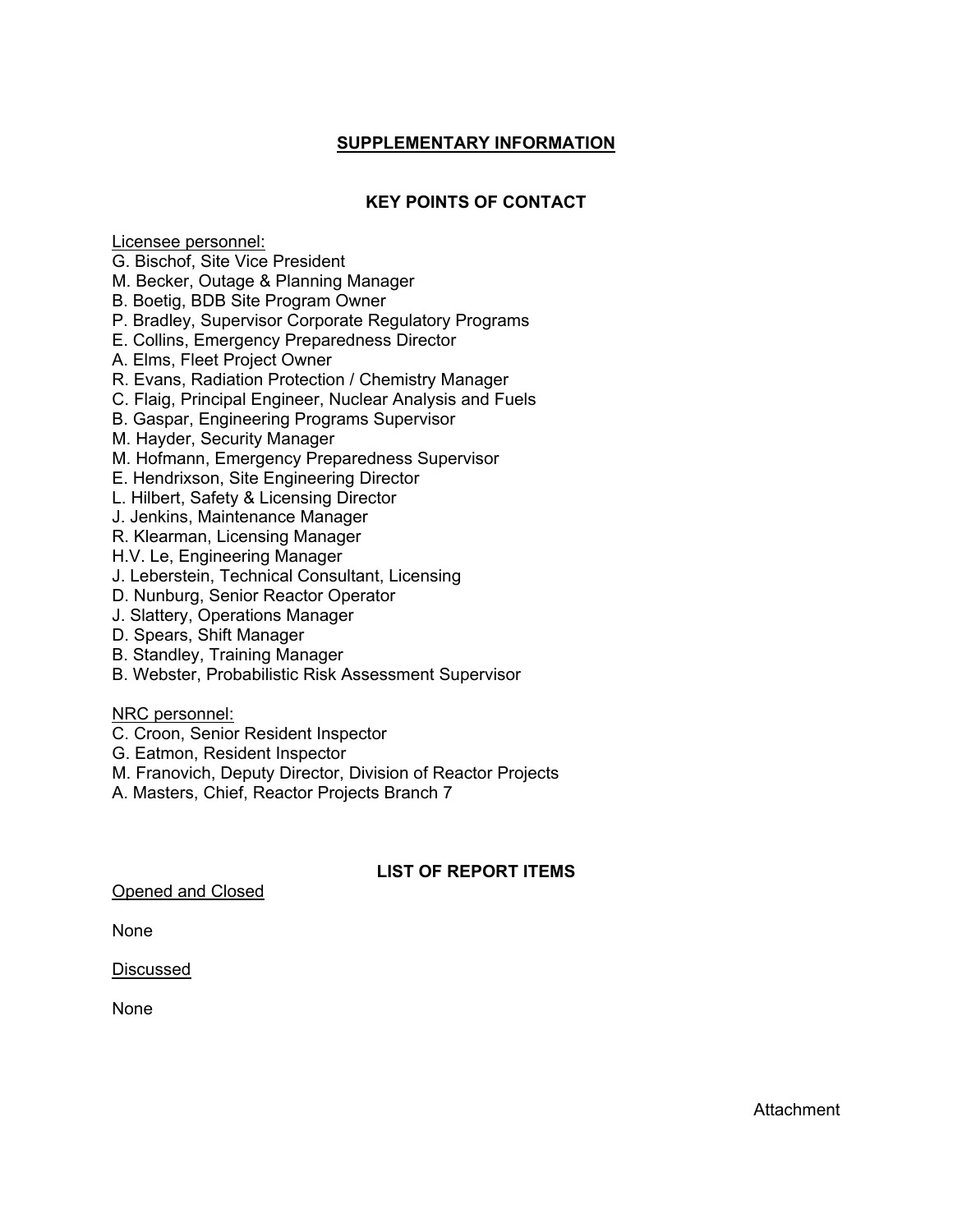# **LIST OF DOCUMENTS REVIEWED**

**Procedures** 

0-AP-10, Loss of Electrical Power, Rev. 80 0-AP-41, Severe Weather Conditions, Rev. 64 0-FSG-5, Initial Assessment and FLEX Equipment Staging, Rev. 2 0-FSG-11, Alternate SFP Makeup and Cooling, Rev. 2 1-AP-10.1, Loss of All AC Power While on RHR, Rev. 0 1-E-0, Reactor Trip or Safety Injection, Rev. 49 1-ECA-0.0, Loss of All AC Power, Rev. 31 1-ECA-1.1, Loss of Emergency Coolant Recirculation, Rev. 20 1-FSG-1, RCS Inventory Control, Rev. 0 1-FSG-2, Alternate AFW Suction Source, Rev. 0 1-FSG-3, Alternate Low Pressure Feedwater, Rev. 0 1-FSG-4, ELAP DC Bus Load Shed / Management, Rev. 0 1-FSG-6, Alternate ECST Makeup, Rev. 0 1-FSG-7, Loss of Vital Instrumentation or Control Power, Rev. 0 1-FSG-8, Alternate RCS Boration, Rev. 0 1-FSG-9, Local Operation of S/G PORVs, Rev. 0 1-FSG-12, Alternate Containment Cooling, Rev. 0 1-FSG-13, Transition from FLEX Equipment, Rev. 0 2-AP-10.1, Loss of All AC Power While on RHR, Rev. 0 2-AP-22.4, Loss of Both Motor-Driven AFW Pumps, Rev. 7 2-E-0, Reactor Trip or Safety Injection, Rev. 52 2-ECA-0.0, Loss of All AC Power, Rev. 27 2-ECA-1.1, Loss of Emergency Coolant Recirculation, Rev. 18 2-FSG-2, Alternate AFW Suction Source, Rev. 0 2-FSG-4, ELAP DC Bus Load Shed / Management, Rev. 0 2-FSG-6, Alternate ECST Makeup, Rev. 0 2-FSG-7, Loss of Vital Instrumentation or Control Power, Rev. 0 2-FSG-12, Alternate Containment Cooling, Rev. 0 2-FSG-15, 4160 VAC Generator Connection and Operation, Rev. 0 DNES-AA-GN-1003, Design Effects and Considerations, Rev. 16 ER-AA-PRS-1010, Preventive Maintenance Task Basis and Maintenance Strategy, Rev. 7 ETE-CPR-2012-0012, Beyond Design Basis – FLEX Strategy Basis Document and Final Integrated Plan, Rev. 8 and 9 ETE-CPR-2014-1004, North Anna Power Station Beyond Design Basis FLEX Validation for Time Sensitive Actions, Rev. 0

EPIP-2.01, Report of Emergency to State and local Governments, Attachment 2, Rev. 39 OP-AA-100-1001, Operations Department Minimum Manning, Rev. 0

### Drawings

NPSFIGURE-11-1.DGN, 480 V Portable Diesel (BDB Flex Electrical Connections) 480V MCC1H and 1J North Anna Power Station Unit 1 Figure 11-1 Sheet 1 of 1 Rev. 2

NPSFIGURE-11-2.DGN, 480 V Portable Diesel (BDB Flex Electrical Connections) 480V MCC2H and 2J North Anna Power Station Unit 2 Figure 11-2 Sheet 1 of 1 Rev. 2

NPSFIGURE-12-1.DGN, 4160 Volt Portable Diesel (BDB Flex Electrical 4160V Connections) 4160V MCC1H and 1J North Anna Power Station Unit 1 Figure 12-1 Sheet 1 of 1 Rev. 0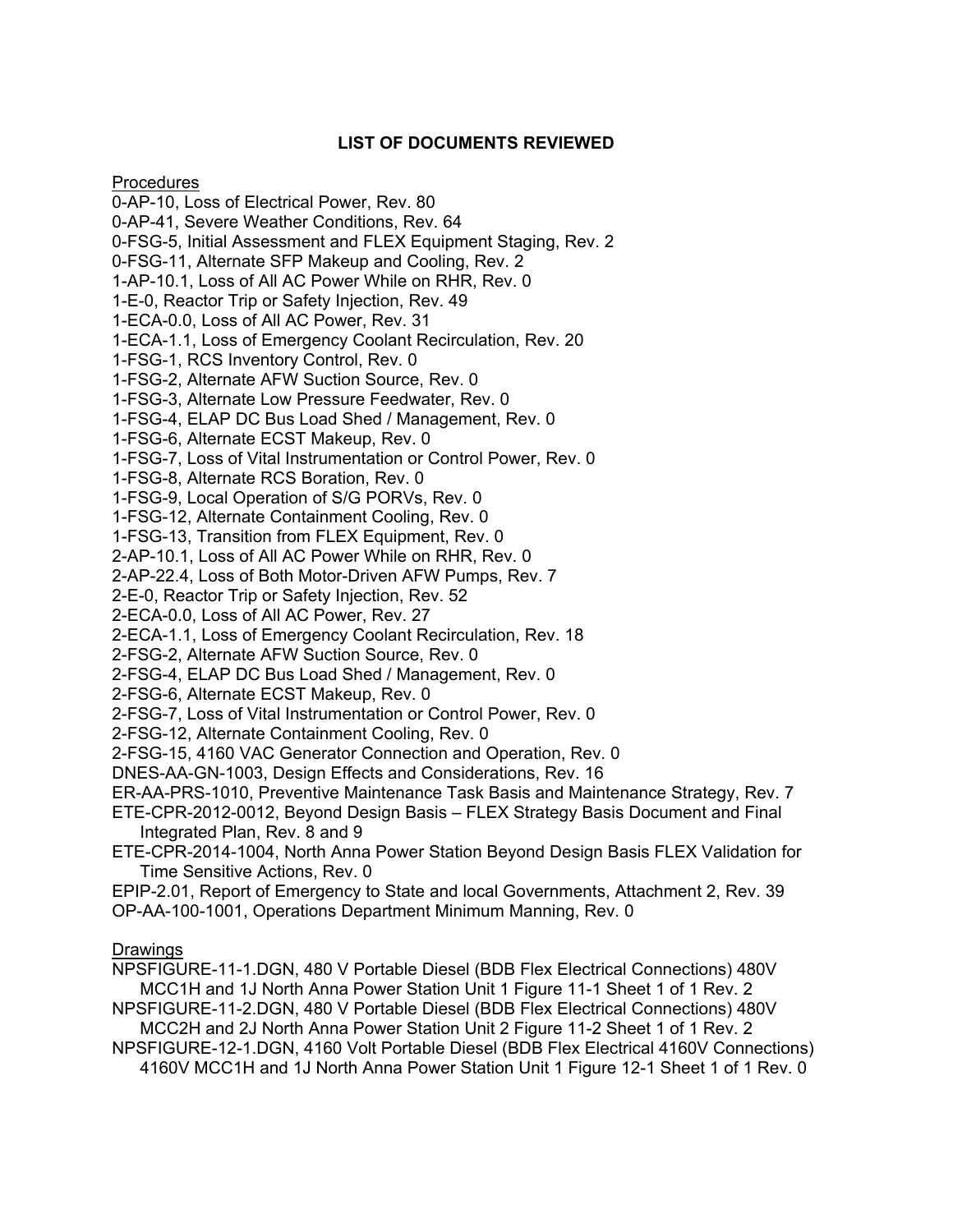NPSFIGURE-12-2.DGN, 4160 Volt Portable Diesel (BDB Flex Electrical 4160V Connections) 4160V MCC2H and 2J North Anna Power Station Unit 2 Figure 12-2 sheet 1 of 1 Rev. 0

## **Calculation**

- ME-0972 (with Addendum A and B), Evaluation of Room Air Temperatures Following Extended Loss of AC Power, Rev. 0
- ETE-CPR-2012-0012, "NAPS Final Integrated Plan," Rev. 2
- ETE-NAF-2012-0150, "Evaluation of Core Cooling Coping for Extended Loss of AC Power
- (ELAP) and Proposed Input for Dominion's Response to NRC Order EA-12-049 for Dominion Fleet," Rev. 3
- ETE-CPR-2014, "North Anna Power Station Beyond Design Basis FLEX Validation for Time Sensitive Actions (TSA's)," Rev. 1

# CRs Reviewed

- CR 552543, BDB 120 V Generators Incorrectly Sized
- CR 553289, As-Found Initial FME Inspection Identified Debris Unit 1 SFP Emergency Fill Line
- CR 563842, Evaluate North Anna for BDB Non-Collapsible Hose Failures at Millstone
- CR 572127, Potential Impact on FLEX Strategies from Newly Identified Fault Zone
- CR 579386, BDB Storage Building Missile Door Non-Functional
- CR 1020782, BDB FLEX Equipment Both RCS Injection Pumps Removed From Storage Facility – Conflicting Guidance
- CR 1024167, BDB Dome Ventilation May Be Non-Functional for More Than 7 Days
- CR 1025992, Plant Status Report BDB/FLEX Equipment Section Issues
- CR 1026632, Spent Fuel Pool Makeup from Fire Protection Removed from Service

# CRs Generated as part of the Inspection

- CR 1028391, BDB Unavailability Tracking Guidance Requires Revision
- CR 1028407, NRC TI-191 Inspection Identified a Potential Issue with Timeliness of Off-Site **Notifications**
- CR 1028362, No Documented Evaluation of the SWPH Temperature was Performed with 1-FP-P-2 running Under ELAP

# Other

- N1777, Non-Licensed Operator Job Performance Measure, Load Shed the CD and Vital Bus in Accordance with 2-FSG-4
- N1780, Non-Licensed Operator Job Performance Measure, Align an Alternate Makeup Source to the Emergency Condensate Storage Tank in Accordance with 2-FSG-6
- N1781, Non-Licensed Operator Job Performance Measure, Align the BDB AFW Pump to Supply all Steam Generators in Accordance with 2-FSG-3
- N1786, Non-Licensed Operator Job Performance Measure, Operate the Steam Generator Atmospheric Dump Valve (PORV) locally (BDB)(1-FSG-9, 2-FSG-9)
- CA269345, North Anna Operator Training BDB Work List
- NAPS NEI 12-01 Phase 2 ELAP ERO Staffing Analysis Report, Rev. 1
- NRC Safety Evaluation Letter dated January 15, 2016 "North Anna Power Station Units 1 and 2 – Safety Evaluation Regarding Implementation of Mitigating Strategies and Reliable Spent Fuel Pool Instrumentation Related to Orders EA-12-049 and EA-12-051 (TAC Nos.MF0998, MF0999, MF0986, and MF0987."